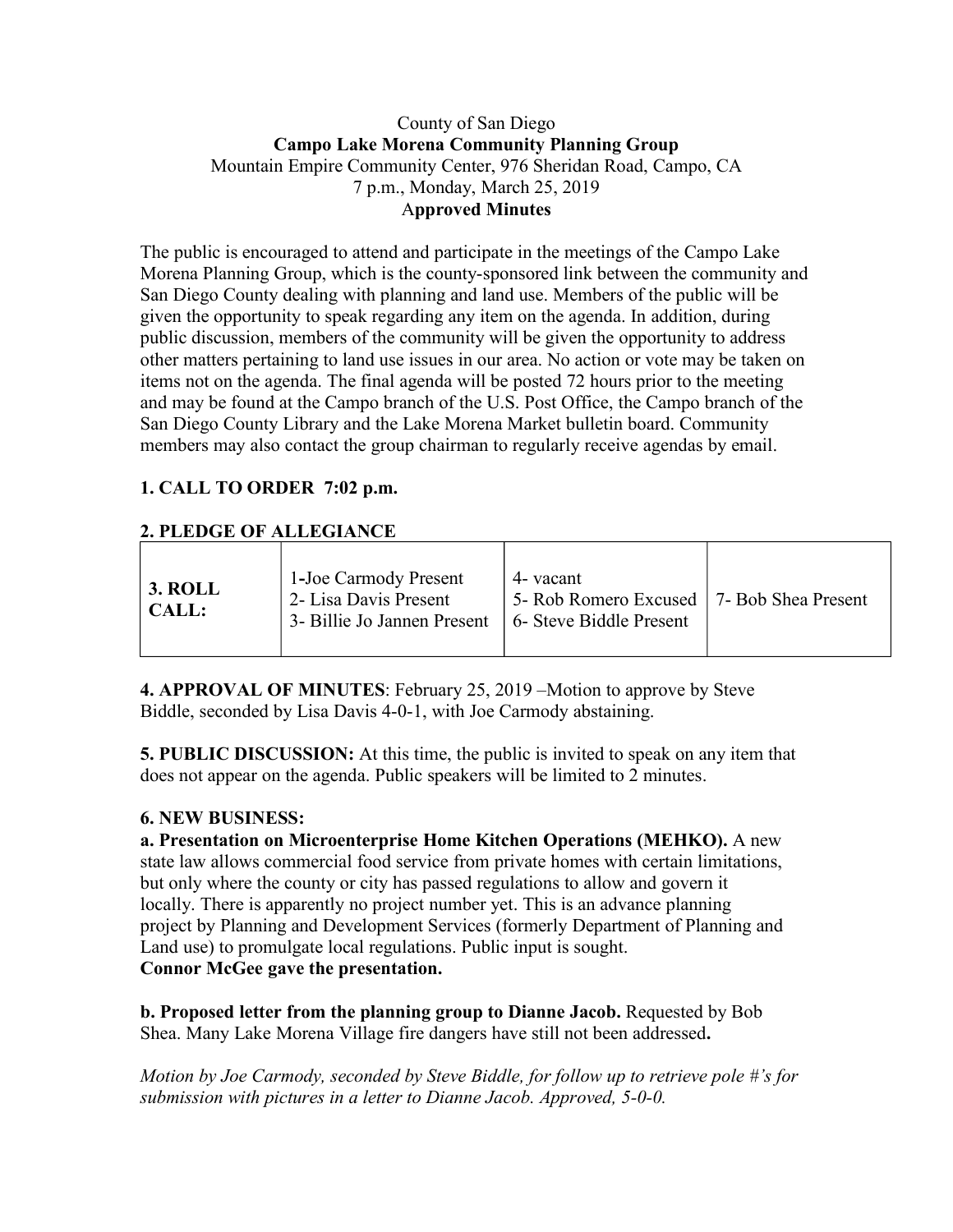## **7. OLD BUSINESS:**

**a. Approval of specific language of CLMPG letter on the Boulder Brush Generation Tie Line and Switchyard, PDS2019-MUP-19-002.** The project is on private land in the county's jurisdiction, and is being built to serve the proposed Campo Wind and Torrey Wind projects. This item was continued from the last meeting, Agenda Item 6a.

Joe Carmody moved to approve the draft letter. Lisa Davis seconds and motion passes, 5-0-0.

**b. Solar Subcommittee report, Joe Carmody and Rob Romero. Discussion only.**  Alan Alat has been reviewing the plans and has found some problems, which CLMPG chairman has writted to the planner about. Joe Carmody and Rob Romero visited Jacumba to attend the scoping meeting of a very large solar array slated to be built adjacent to the center of the town. **Notice for meeting at Café B.**

**c. Review of applicants for Seat 4.** The new 4-year term started January of this year. **Discussion and vote.** *No applications*

**d. Standing Subcommittee reports**: Groundwater, Rob Romero; Sewer and Septic, Joe Carmody; Community Economic Impacts, Steve Biddle; Traffic and Public Safety, Bob Shea. **Discussion only.**

**e. Chairman's Report, Billie Jo Jannen**. **Discussion only.**

*Joe Carmody moved to extend the meeting. Motion seconded by Steve Biddle and approved 5-0-0.*

## **8. CORRESPONDENCE AND ANNOUNCEMENTS**

**a. The Star Ranch vesting and landscape architecture maps** are available, both at meetings and by appointment with the CLMPG chairman. Staff has delayed release of the EIR until it can figure out what type of greenhouse gas analysis large projects should include**.** The ranch was offered for sale in an announcement sent out in late November. The Back Country Land Trust and several co-investors are negotiating to buy it. **The proposed plan is still in play and is part of the property offering, but will be abandoned if purchased by trust entities.**

**b. We have received updated plans for the proposed 17-acre industrial solar application at 1827 Lake Morena Drive.** They are available, both at regular meetings and by appointment with the CLMPG chairman or Solar Subcommittee chairmen. Please contact Solar Subcommittee co-chair Rob Romero or Joe Carmody to participate in formulating community responses to the several phases of planning